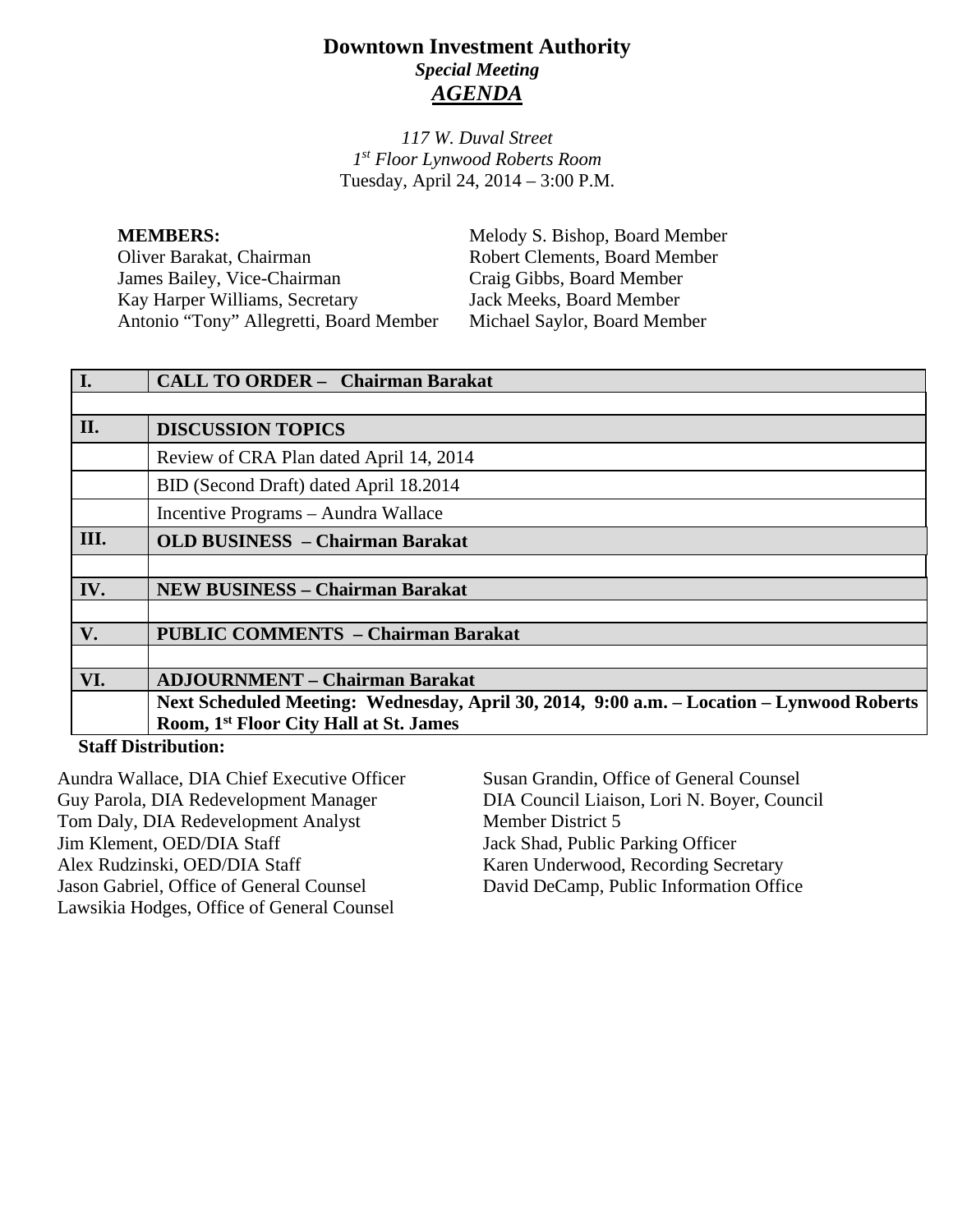

**Downtown Investment Authority Special Meeting** 

#### **City Hall at St. James 117 West Duval St., Lynwood Roberts Room**

*Thursday, April 24, 2014 – 3:00 p.m.*

### *DIA Special Meeting MEETING MINUTES*

**Board Members Present:** Oliver Barakat, Chairman; Jim Bailey, Vice Chairman, Melody Bishop; Craig Gibbs; Kay Harper Williams, Secretary; and Jack Meeks

Board Members Absent: Tony Allegretti; Robert Clements; and Michael Saylor

**Office of General Counsel:** Susan Grandin and Lawsikia Hodges

Council Member: Lori Boyer

**Attendees:** Aundra Wallace, DIA Chief Executive Officer; Guy Parola, DIA Redevelopment Manager; Tom Daly, DIA Redevelopment Analyst; Alex Rudzinski, OED, Director of Development; Jim Klement, DDRB/OED; Jack Shad, Public Parking Officer; Lara Diettrich, Diettrich Planning; Tony Robbins, Senior Planner, Prosser Inc.; and Karen Underwood, Executive Assistant

# **I. CALL TO ORDER**

Chairman Barakat called the special meeting to order at approximately 3:09 p.m.

Chairman Barakat nominated Board Member Bishop to Chair the chair the CRA Plan Update Review Committee and the Business Investment Strategy Plan Review Committee for the next 45 days.

Board Member Bishop stated that there was a lot of great information in the plans that would need critical formatting.

Board Member Meeks wanted clarification that the DIA would have one subcommittee looking at all of the plans or several subcommittees looking at different sections. CEO Wallace responded that there is one subcommittee taking on all of the sections to be discussed. If a member was all right with any section, they willnot have to attend that particular meeting. Chairman Barakat noted that there will not be different subcommittees for different documents. The one committee will address all three (3) options and make suggestions to the board.

# **II. DISCUSSION TOPICS**

Mr. Wallace provided a PowerPoint presentation handout to the board regarding the Community Redevelopment Plan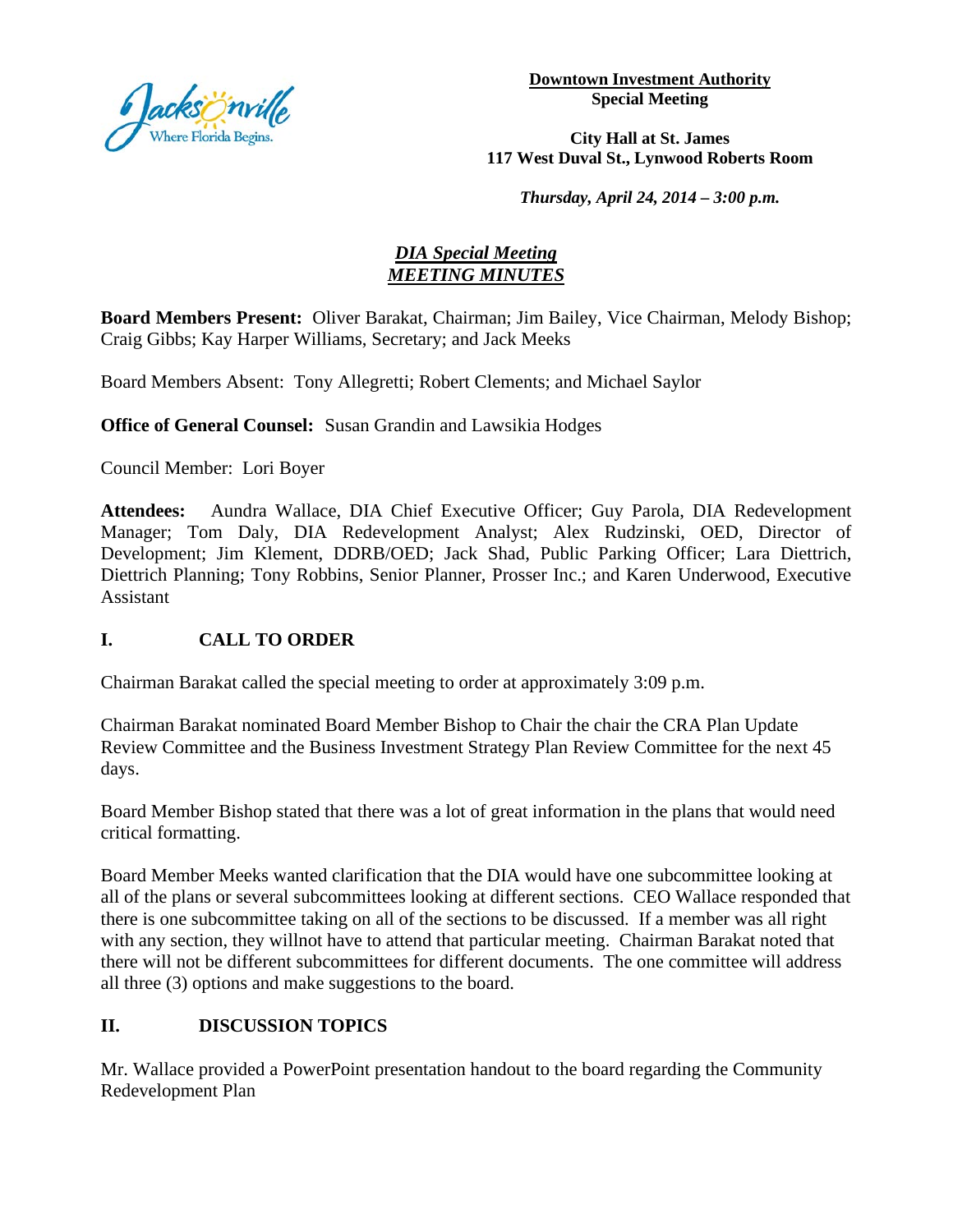Downtown Investment Authority Special Meeting April 24, 2014 Page 2 of 6

### **Review of CRA Plan Update/BID Project Status**

- CRA Plan Sections
- Section 1 Introduction and Background
- Section 2 Statutory Requirements and Authority
- Section 3 Sources of Redevelopment Funding and Financing **POLICY**
- Section 4 Governance
- Section 5 Redevelopment goals
- Section 6 Downtown Northbank CRA Plan Elements
- Section 7 Southside CRA Plan Elements
- Section 8 Comprehensive Plan Consistency
- Separate Voting Section
- Section  $4 -$  April  $30<sup>th</sup> -$  The Market Feasibility team will attend the Special meeting.
- Section 5 Redevelopment Goals Finalized
- Projects Section 6 Northbank CRA Plan Elements and Section 7 Southside CRA Plan Elements

#### **Roadmap to board CRA plan update/BID approval**

A handout was submitted to the board member regarding the proposed DIA special meeting: 10 meetings (90 minutes per meeting)

### • **Legislative process and timeline – OGC**

Lawsikia Hodges provided a brief discussion regarding the legislative process and timeline. She pointed out that by executive order the legislation would have go through the Mayors budget review committee (MBRC). Once legislation is approved in MBRC then it will be introduced by the Council President at the request of the Mayor. The negotiation discussion would begin with the administration and the various department heads. She also reminded the board that it typically takes eight (8) weeks to get legislation approved if going through the (MBRC) Process. If a council member sponsors the legislation it would cut out two (2) weeks of the process. Once the legislation has been filed and introduced in City Council, there are many opportunities for legislation to be amended based City Council Auditor recommendations based on Council Members and hearing.

CEO Wallace commented that this is why the subcommittee process is critical for everyone to get up to speed.

Tony and Lara arrived from The Planning Commission at 3:40 p.m.

Lara Diettrich informed Chairman Barakat about a discussion she had with Council Member Boyer and the board members previously over the last several months. The consultants recommended a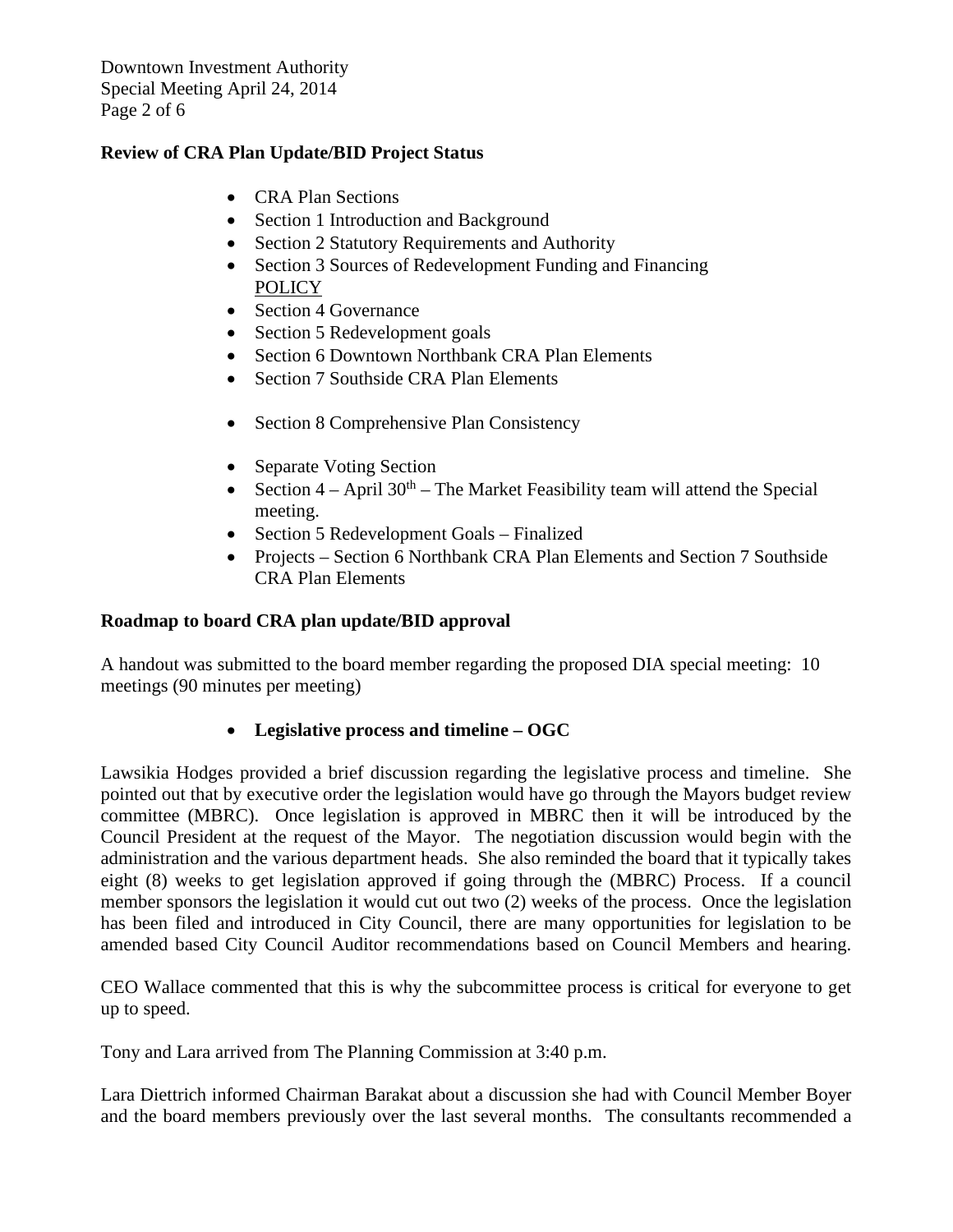Downtown Investment Authority Special Meeting April 24, 2014 Page 3 of 6

joint committee so that they could bring them all together instead of having to reiterate over and over again.

Council Member Boyer commented to the board that the likelihood of this legislation process would take  $10 - 12$  weeks. By serving as liaison and having spent as much time as she has, the board can assume that she would be willing to introduce anything needed to be introduced.

### • **Market Feasibility Study Assessment and Impact on BID Documents**

CEO Wallace briefly discussed market study and business investment strategy and asked the board to share their comments. He reminded the board that the team will be attending the next meeting on April 30, 2014.

Lara Diettrich stated that she advised staff; the DIA Board, Alex Rudzinski, and OGC to review Lavilla a partnership which is very critical with 10 acre parcel square block. She recommended as a project for OGC and the DIA to work together to take the parcel inventory to tract what the partnerships, terms and expiration dates.

CEO Wallace responded that Guy Parola has produced the map that shows city-owned properties throughout the downtown CRA, State Federal non-profit churches. This item was requested of the staff by Council Member Schellenberg on March 11<sup>th</sup> at the Investment Policy Committee Meeting.

Councilmember Boyer requested to add what restrictions are to the city-owned properties.

Board Member Gibbs that maybe land is the initial incentive. Aundra Wallace commented that the business models are out there. Chairman Barakat stated to be careful on land incentives. The DIA has goals and visions that may direct into an area downtown.

Council Member Boyer pointed that the plan needs to be the priority and the more the board disclose the intention to use the devices upfront, the less it become a controversy to get approval for later. The more discussed in the document, then the less it becomes problem to do it later.

Susan Grandin reported to the board that it is important to understand from the CRA document perspective what is required statutorily and what to put in the document to be able spend the TIF funding, it has to be mentioned in the plan. Discussions on using the land as part of the incentive on the front end are a public-private partnership needs to be mentioned in the plan. If an incentive program would be done with the Shipyards, it needs to be mentioned in the plan and cannot be in a broad or too narrow. Try to create a vision with the Northbank and the Southbank projects. Referencing environmental projects versus the incentive projects both of the CRA's deal with the environmental, then evolves into getting into the incentives which is a complicated process.

Board Member Bishop noted that there are many projects in the plans that discuss the funding.

Paul Crawford reported after moving forward with projects, specifically the ones in Brooklyn increase the DIA's tax base from what was previously there even though there was a substantial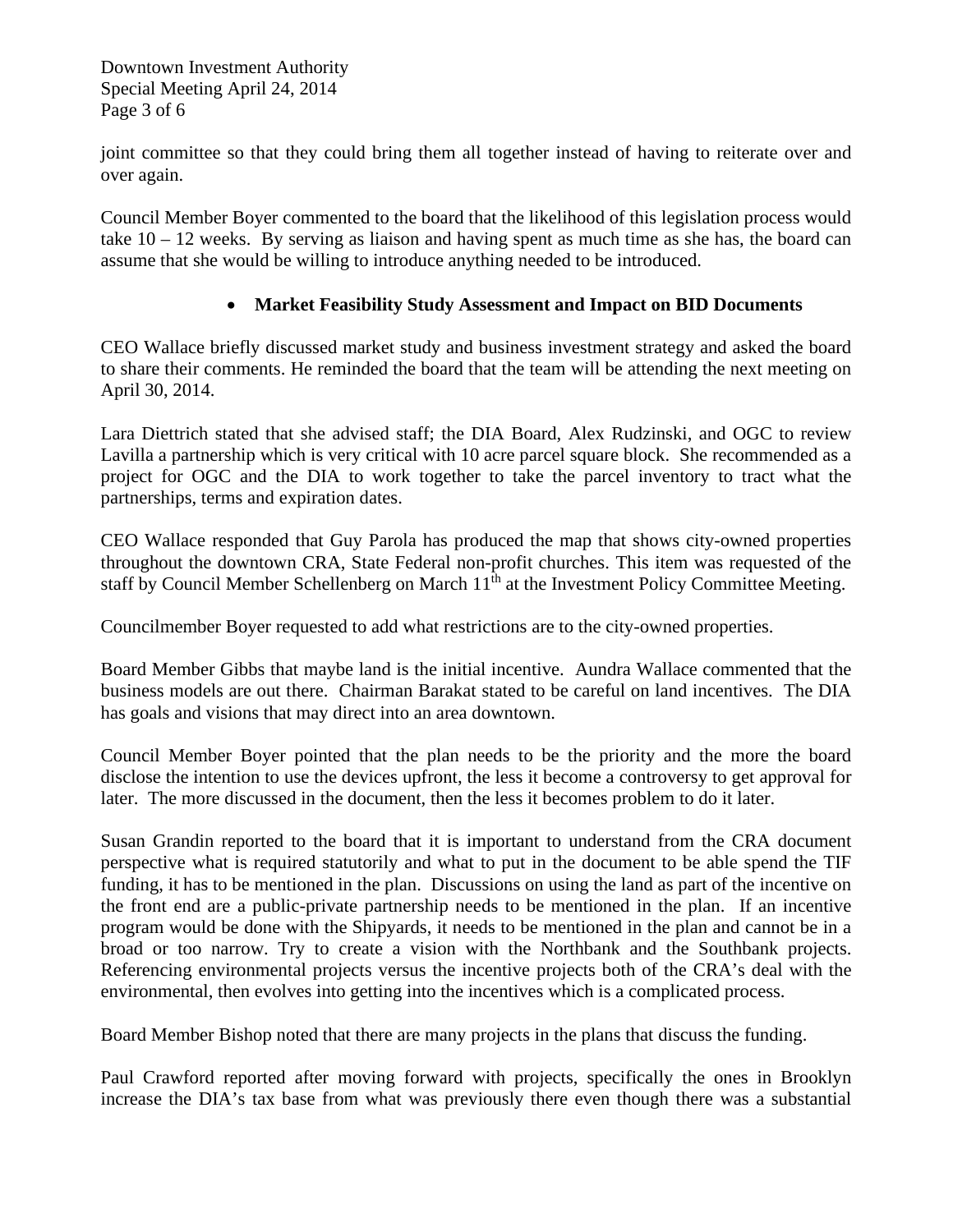Downtown Investment Authority Special Meeting April 24, 2014 Page 4 of 6

amount of the tax increase given back to the developer. Meanwhile, 100 percent on a retail center that was never incented through many kinds of tax rebate incentives.

## **CRA Plan vs Downtown Master Plan (action item) - Guy Parola**

Guy Parola stated that the CRA Plan should function as the development plan to the greatest intent possible for Downtown. He provided a handout of the CRA Plan relationship to Downtown Master plan.

Board Member Bailey stated that this board should drive the cultural change. October 2012 the board asked for that inventory of properties. The idea was to take the inventory with the tools that didn't work in the past and change that culture and go after those people.

Chairman Barakat stated that if the design guidelines are not formed to the CRA Plan the design is not that important. How do you develop a vision and a roadmap without considering designs in a walkable area? The DIA's design guidelines need to be linked directly to the goals. (No board member motioned and seconded or voted in opposition) Staff was to recommend that the DIA Board formally adopt Option B, which staff believes is consistent with the DIA Board's mission and furthers simplification with the development process for Downtown Jacksonville,

In Option B, the CRA Plan incorporates the design elements and districts within the Downtown Master Plan. The Downtown Master Plan's projects and any element conflicting with the CRA Plan are eliminated. The market study within the downtown master plan is replaced with the Market Feasibility study. The CRA Plan's projects replace those within the Downtown Master Plan. The Land Development Code is amended to reflect this change and codify its relationship to the CRA Plan.

### **III. OLD BUSINESS**

Board Member Bishop inquired about the historic districts. Aundra Wallace responded that he had to leave the meeting early on that particular date but spoke with Lisa Shepard the other week to discussed whether or not that was something that the board want to finance to bring on a consultant but would check with Joel McEachin. Chairman Barakat noted that he is in the process of arranging a meeting with Calvin Burney.

Vice Chairman Bailey inquired about the Bostwick building and wanted to know if there were any dates set up. Mr. Wallace stated that he received correspondence stating they would be trying to forward in terms of having a set a date for the actual sale.

Board Member Bishop wanted to know the status of Hemming Plaza. CEO Wallace stated the he is trying to finalize the negotiation of the actual contract. The DIA has done their part in terms of recommending dollars now it's just narrowing out the actual contract so that particular legislation can be filed. Lawsikia Hodges commented that the Hemming Plaza contract is part of an RFP which is a procurement process. OGC has to waive some code sections, so once there is an award through PSEC the procurement committee that governs it, OGC will submit legislation to the Parks Department then legislation will be submitted to City Council.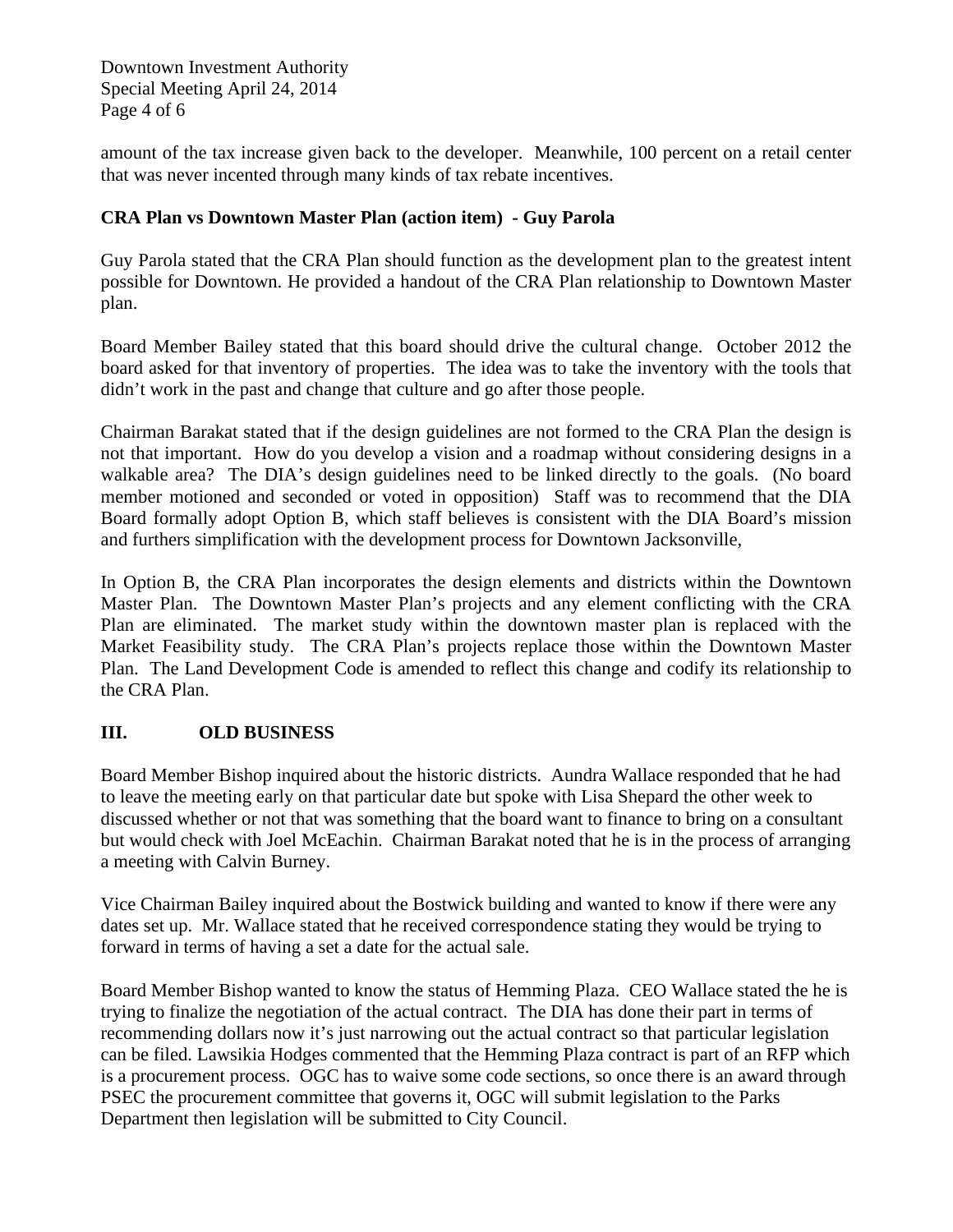Downtown Investment Authority Special Meeting April 24, 2014 Page 5 of 6

#### **IV. NEW BUSINESS**

Board Member Bishop stated that 14 students have studied both the Riverfront Shipyards area and Lavilla and they are bringing models and presentation board. The students are studying from an urban design standpoint. She invited the Board Members to attend the meeting on Monday, April  $28<sup>th</sup>$  from 12:30 p.m.  $-4:30$  p.m.

Council Member Boyer reported to the board about a payment that was made in respects to the Shipyards \$13.4 Million Dollars. If it has already been suggested, perhaps this funding could be used for environmental remediation at the Shipyards or could be used to restore the money that was cut from the DIA. If the board have a united front regarding the particular use for the funds and want to make your case, she would urge the board to have that conversation and make your argument for some portion of it of where it should be applied because there will be other making suggestions. There is a bill pending accept the funding and it would not surprise her if there were amendments offer to that particular bill to appropriate something. It has been indicated that there is research being done and some of the money may be restricted to capital use, not necessarily restricted the Shipyards property but restricted to capital use. The suggestion was made to her that because the DIA allocated dollars in the budget to repayment of debt services on capital refinancing the board could shift the money that is already in the budget to pay for the debt principal pay-down. The perception is that the bulk of that funding in one form or another would be available for either an operational allocation or capital

Chairman Barakat suggested for board Member Bishop or Board Member Meeks to lobby for the shipyards. Board Member Meeks stated the he would volunteer. Vice Chairman Bailey suggested for Board Member Meeks to drive that train and the DIA do everything needed involving it. Chairman Barakat stated that a strategy would be developed with support from the board members. Council Member Boyer stated that if either Mr. Wallace or Board Member Meeks contact Council Member Anderson to find out if the legislation will be taken up as an emergency.

## **V. PUBLIC COMMENTS**

John Nooney attended the April 2, 2014 meeting by Council Jim Love and Council Redman regarding building floating docks.

There being no further business, Chairman Barakat adjourned the meeting at approximately 5:22 p.m.

The next scheduled DIA Regular Board meeting is scheduled for Tuesday, April 24, 2014, at 3:00 p.m., in the Lynwood Roberts Room.

Please note that all attachments referenced will be posted on the DIA web site [http://www.coj.net/departments/downtown-investment-authority.aspx.](http://www.coj.net/departments/downtown-investment-authority.aspx)